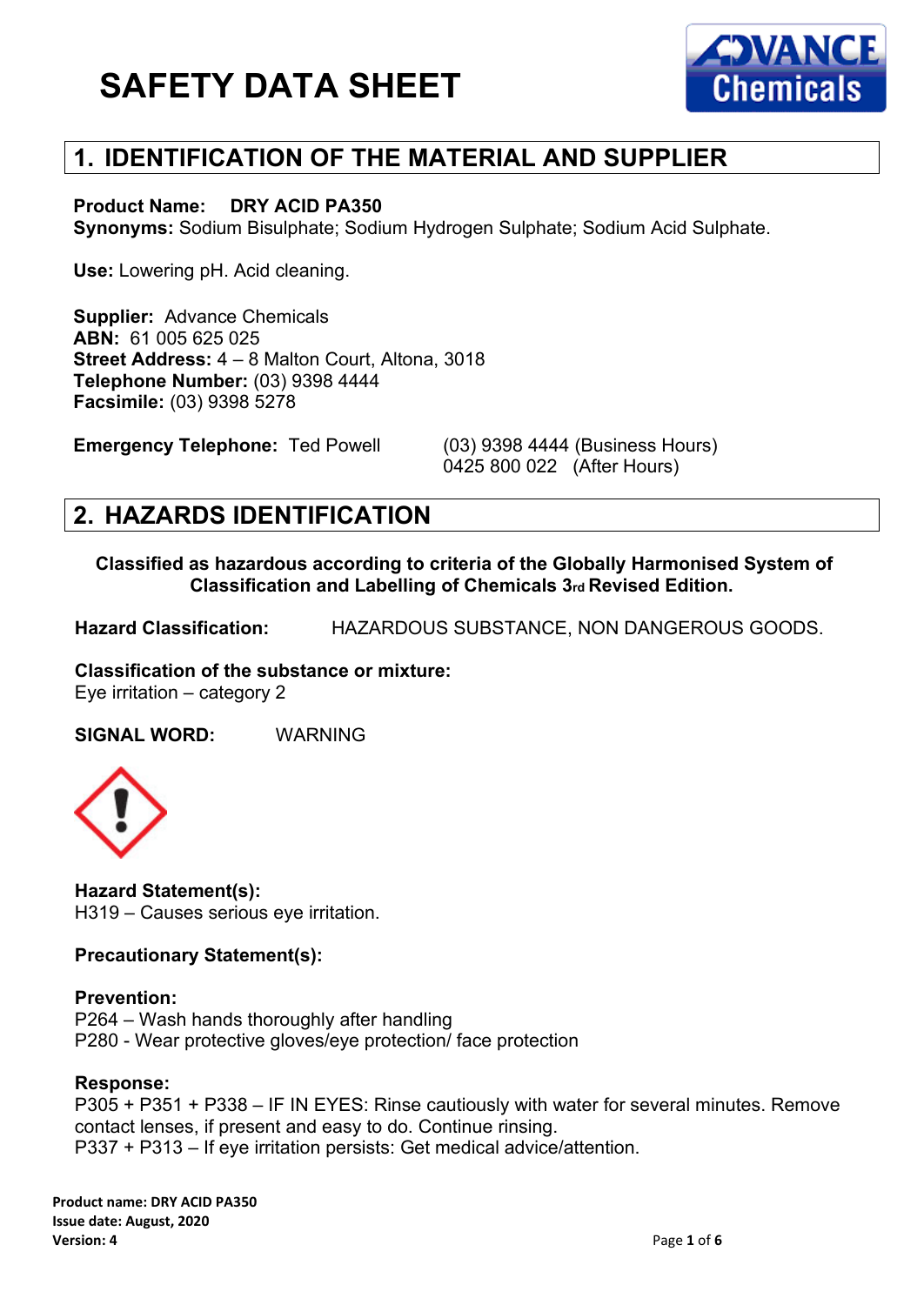

#### **Storage:**

P405: Store in a dry, cool place.

#### **Disposal:**

P501: Dispose of contents/container in accordance with local waste management authority.

#### **Poison Schedule (Australia):** 5

#### **3. COMPOSITION/INFORMATION ON INGREDIENTS**

| <b>Chemical Entity</b> | <b>C.A.S. No.</b> | Proportion | <b>Risk phrases</b> |
|------------------------|-------------------|------------|---------------------|
| Sodium Bisulphate      | 7681-38-1         | 100%       | H318                |

### **4. FIRST AID MEASURES**

**Inhalation:** Remove victim from contaminated area. Apply artificial respiration if not breathing. Seek medical attention.

**Skin Contact:** Wash affected area thoroughly with soap and water. If irritation persists, seek medical attention.

**Eye Contact:** Wash with copious amount of water holding eyelid(s) open. Take care not to contaminate non-affected eye. Seek medical attention.

**Ingestion:** Do NOT induce vomiting. Wash out mouth with water and give plenty of water to drink. Seek medical attention.

**Notes to Doctor:** Treat symptomatically.

### **5. FIRE FIGHTING MEASURES**

**Specific Hazards:** Non-combustible material. Poisonous sulphur dioxide fumes form on heating. In contact with water, the product hydrolyses to sulphuric acid and becomes corrosive.

**Fire fighting advice:** Wear full protective clothing and self contained breathing apparatus (SCBA) operated in positive pressure mode.

**Fire Extinguishing Media:** Use appropriate fire extinguisher for surrounding environment.

**Hazchem Code:** None assigned.

**Flammability:** Not flammable.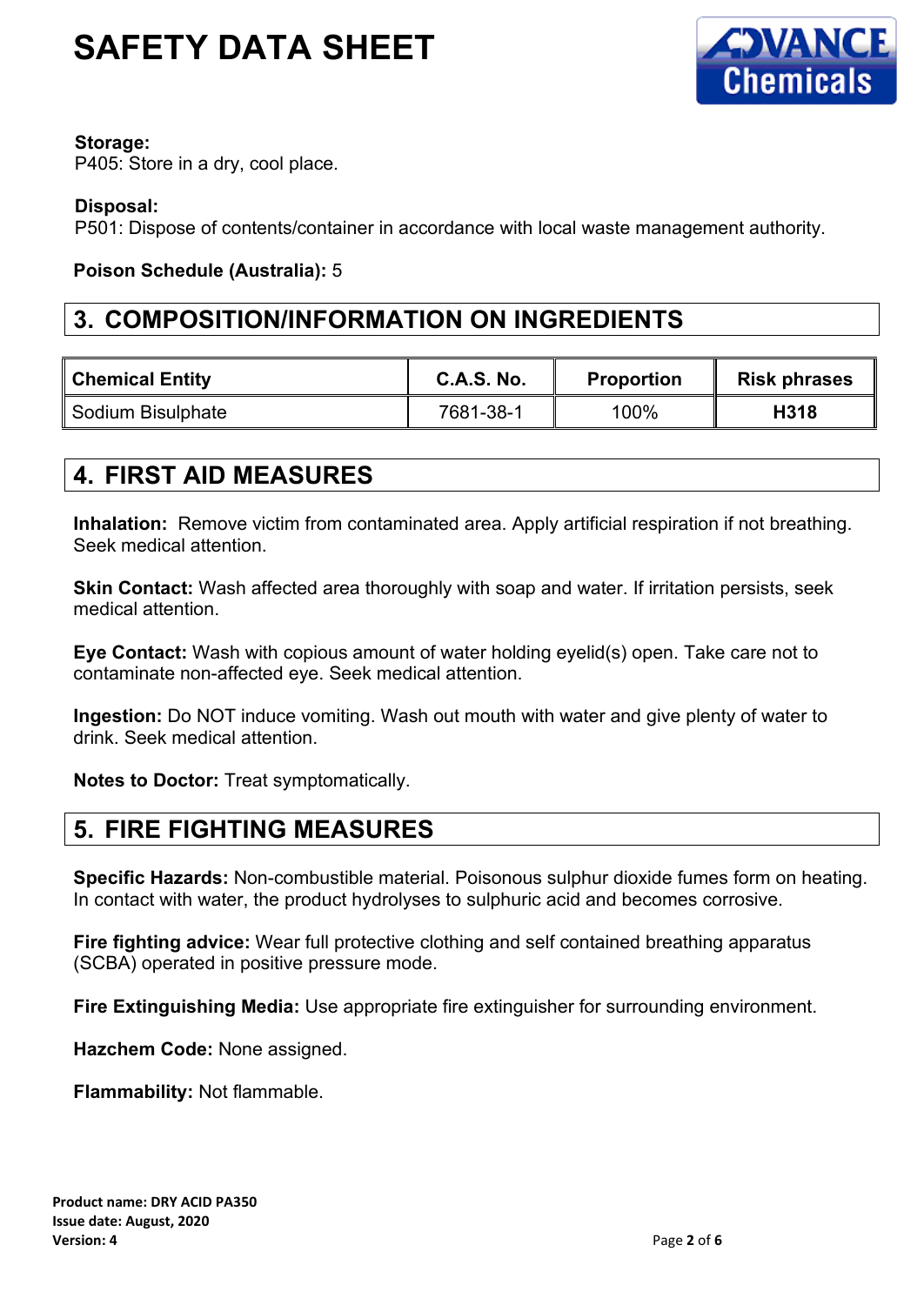

## **6. ACCIDENTAL RELEASE MEASURES**

Remove all sources of heat. Increase ventilation. Evacuate all unnecessary personnel. Wear sufficient respiratory protection and full protective clothing to minimise skin and eye exposure. Sweep up material avoiding the use of water, then transfer material to a suitable container. Wash swept surfaces well with soap and water. Seal all wastes in vapour tight labelled containers for eventual disposal.

## **7. HANDLING AND STORAGE**

**Handling advice:** Avoid generating dust. Use smallest possible amounts in designated areas with adequate ventilation. Have emergency equipment (for fires, spills, leaks, etc.) readily available. Wear appropriate protective equipment to prevent inhalation, skin and eye contact. Ensure high level of personal hygiene is maintained when using this product. That is: always wash hands before eating, drinking, smoking or using the toilet.

**Storage advice:** Store in a cool, dry, well-ventilated area, out of direct sunlight and water. Store in labelled containers. Keep containers tightly closed. Store away from incompatible materials. Have appropriate fire extinguishers available in and near the storage area.

## **8. EXPOSURE CONTROLS/ PERSONAL PROTECTION**

**Occupational Exposure Limits:** None assigned for this product. Exposure standard for inspirable dust is 10 mg/m<sup>3</sup> and 3 mg/m<sup>3</sup> for respirable dust.

**Engineering Controls:** Use with good general ventilation. If dust is produced local exhaust ventilation is recommended.

**Personal Protection Equipment:** If engineering controls aren't effective in controlling airborne exposure, then respiratory protective equipment must be used for protecting against airborne contaminants. Safety glasses with side shields, goggles or full-face shield are recommended. Wear gloves of impervious material.

### **9. PHYSICAL AND CHEMICAL PROPERTIES**

**Appearance:** White to off-white crystals. Hydroscopic. **Boiling Point:** Not applicable **Melting Point: 315°C Flash Point:** Not applicable **Vapour Pressure:** Not applicable **Vapour Density (Air = 1):** Not applicable **Flammability Limits:** Not applicable **Specific Gravity:** 1.4 to 1.5 **pH (1% solution):** 1.3 **Solubility in water:** 1080 g/L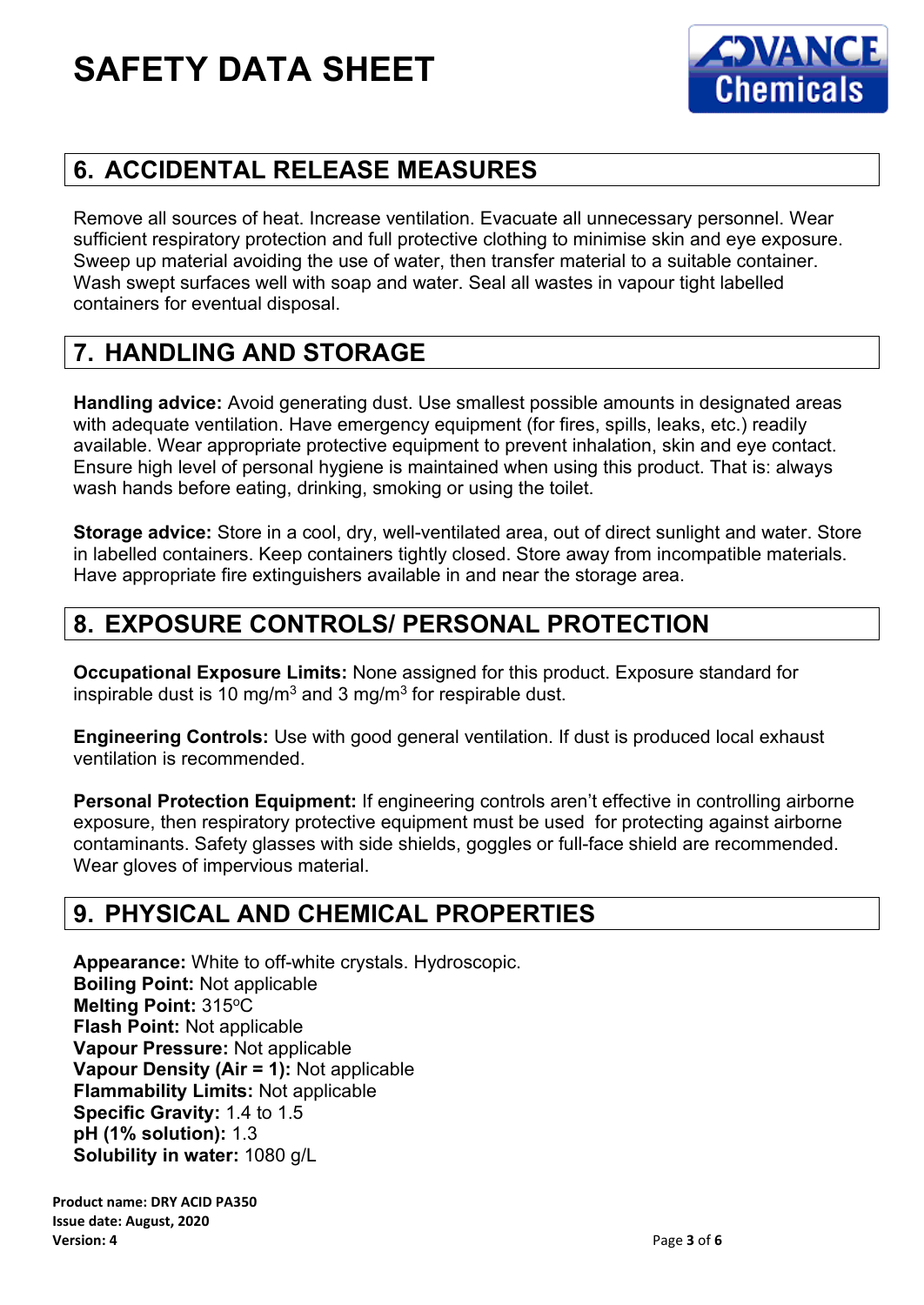

**Corrosiveness:** Corrosive to human tissue and mildly corrosive to most metals.

### **10. STABILITY AND REACTIVITY**

**Stability:** Stable under normal conditions. Avoid extreme temperatures and direct sunlight. When heated above  $240^{\circ}$ C, evolves sulphur dioxide fumes.

## **11. TOXICOLOGICAL INFORMATION**

#### **Acute Health Effects:**

**Ingested:** If swallowed may cause nausea, vomiting, abdominal pain and chemical burns to the mouth, throat and stomach.

**Eye:** Eye contact will cause stinging, blurring, tearing, severe pain and possible permanent corneal damage.

**Skin:** Skin contact will cause redness, itching, irritation, severe pain and chemical burns with resultant tissue destruction.

**Inhaled:** Inhalation of mists or vapours will result in respiratory irritation and possible harmful corrosive effects including lesions of the nasal septum, pulmonary edema, pneumonitis and emphysema.

**Chronic:** Prolonged contact with dilute solutions may cause skin irritation. Gloves must be used at all times.

#### **12. ECOLOGICAL INFORMATION**

Avoid contaminating waterways.

### **13. DISPOSAL CONSIDERATIONS**

Dispose in accordance with local, state, and federal regulations.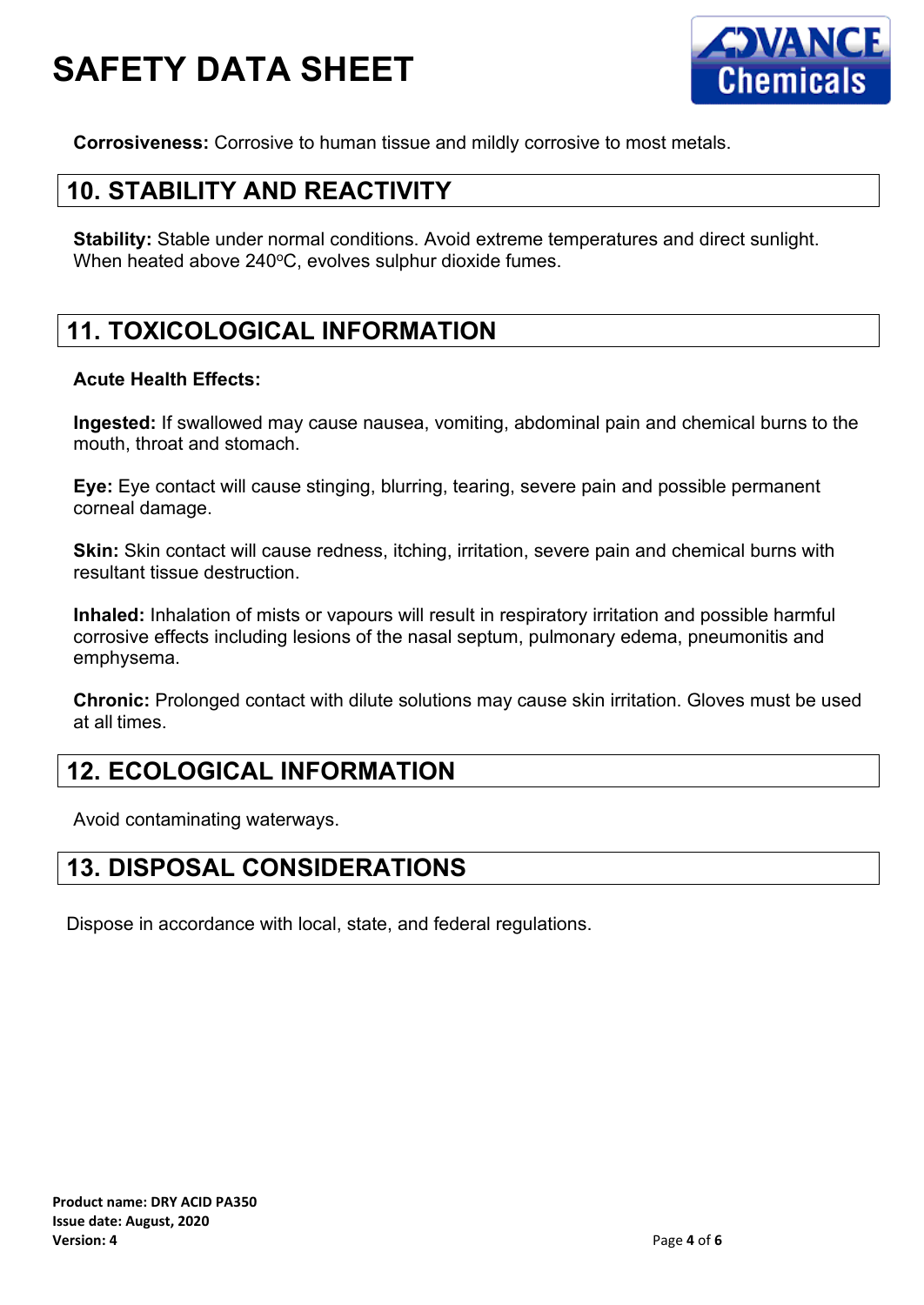



#### **14. TRANSPORT INFORMATION**

**UN Number:** Not applicable

**Proper Shipping Name:** DRY ACID PA350

**Dangerous Goods Class:** Not applicable

**Subsidiary risk:** Not applicable

**Packing Group:** Not applicable

**Hazchem Code:** Not applicable

**Road and Rail Transport:** Not classified as Dangerous Goods in accordance with the Australian Code for the Transport of Dangerous Goods by road and rail.

#### **15. REGULATORY INFORMATION**

**Classified as hazardous according to criteria of the Globally Harmonised System of Classification and Labelling of Chemicals 3rd Revised Edition.**

**Hazard Classification:** HAZARDOUS SUBSTANCE, NON DANGEROUS GOODS.

**Classification of the substance or mixture:**

Eye irritation – category 2

**SIGNAL WORD:** WARNING



**Hazard Statement(s):** H319 – Causes serious eye irritation.

 **Poisons Schedule:** 5